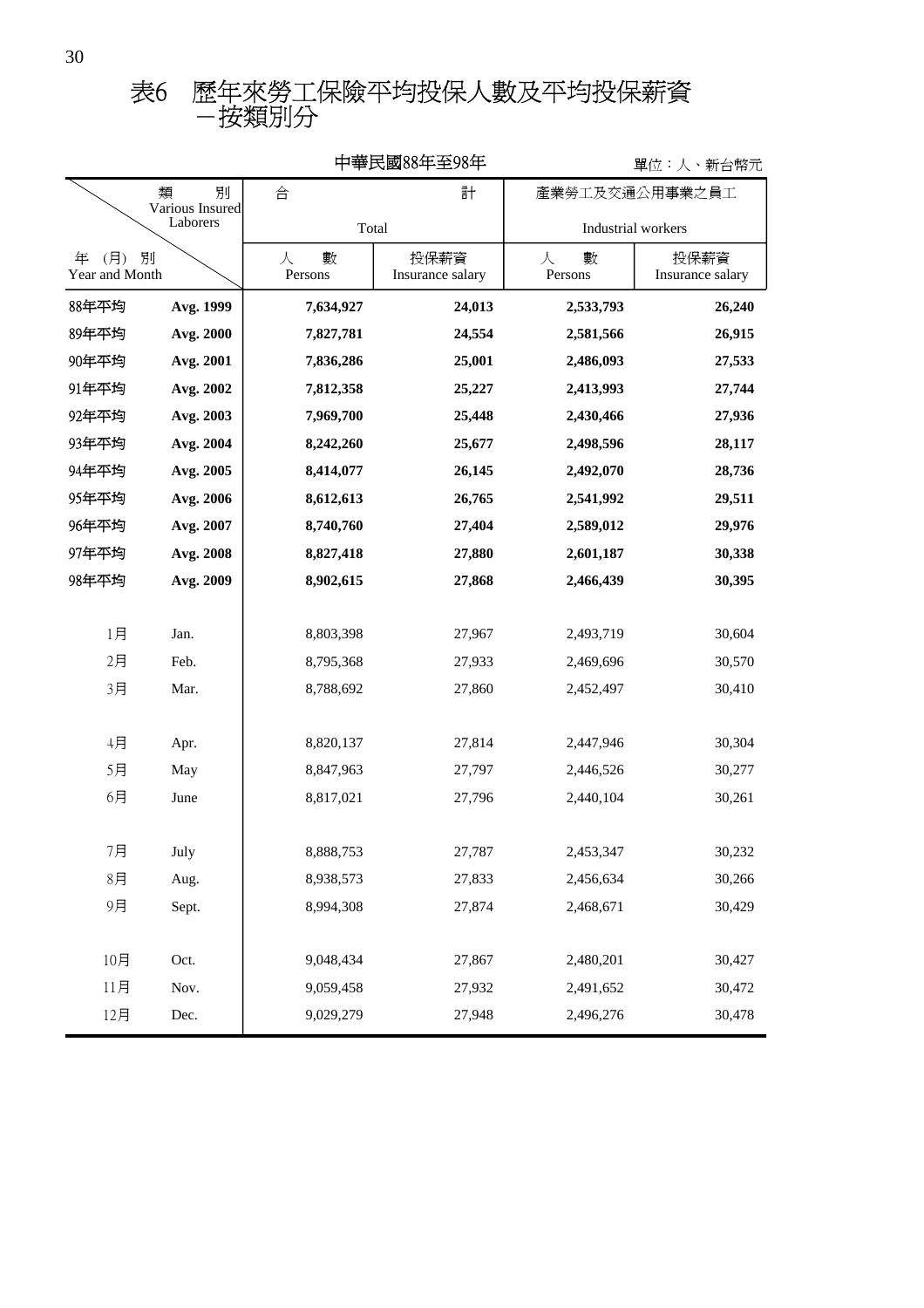# **by Various Insured Laborer Table 6 Average Insured Persons and Average Insurance Salary,**

|                                    |                                                                        |                   | Unit person<br>NT\$                                                                                               |                                                                   |                          |
|------------------------------------|------------------------------------------------------------------------|-------------------|-------------------------------------------------------------------------------------------------------------------|-------------------------------------------------------------------|--------------------------|
| 公<br>行<br>司<br>$\hat{\phantom{a}}$ | 員<br>號<br>之<br>$\mathbb T$<br>Workers of commercial<br>firms and shops |                   | 新聞、文化、公益及合作事業之員工<br>Employees in journalistic, cultural,<br>nonprofit organizations or<br>cooperative enterprises | 政府機關及公、私立學校之員工<br>Employees in government<br>agencies and schools |                          |
| 數<br>人<br>Persons                  | 投保薪資<br>Insurance salary                                               | 數<br>人<br>Persons | 投保薪資<br>Insurance salary                                                                                          | 數<br>人<br>Persons                                                 | 投保薪資<br>Insurance salary |
| 2,118,527                          | 25,432                                                                 | 173,639           | 31,094                                                                                                            | 240,548                                                           | 30,452                   |
| 2,230,553                          | 26,019                                                                 | 182,253           | 31,357                                                                                                            | 250,873                                                           | 30,806                   |
| 2,280,634                          | 26,522                                                                 | 191,491           | 31,387                                                                                                            | 268,396                                                           | 31,237                   |
| 2,286,477                          | 26,698                                                                 | 194,326           | 31,551                                                                                                            | 270,343                                                           | 31,434                   |
| 2,371,894                          | 26,848                                                                 | 200,153           | 31,670                                                                                                            | 297,850                                                           | 30,603                   |
| 2,527,248                          | 26,912                                                                 | 209,723           | 31,653                                                                                                            | 306,572                                                           | 30,586                   |
| 2,648,389                          | 27,242                                                                 | 218,624           | 31,726                                                                                                            | 292,729                                                           | 32,095                   |
| 2,723,293                          | 27,714                                                                 | 227,462           | 32,121                                                                                                            | 296,374                                                           | 32,834                   |
| 2,731,942                          | 28,379                                                                 | 231,454           | 32,614                                                                                                            | 307,121                                                           | 33,158                   |
| 2,759,215                          | 28,695                                                                 | 235,426           | 32,904                                                                                                            | 318,272                                                           | 33,255                   |
| 2,720,200                          | 28,645                                                                 | 245,232           | 32,812                                                                                                            | 371,818                                                           | 31,932                   |
| 2,722,121                          | 28,755                                                                 | 238,738           | 32,952                                                                                                            | 341,810                                                           | 32,715                   |
| 2,697,317                          | 28,789                                                                 | 239,337           | 32,923                                                                                                            | 357,026                                                           | 32,332                   |
| 2,679,969                          | 28,778                                                                 | 240,140           | 33,000                                                                                                            | 364,523                                                           | 32,131                   |
| 2,681,920                          | 28,737                                                                 | 241,133           | 32,969                                                                                                            | 368,107                                                           | 32,016                   |
| 2,688,141                          | 28,721                                                                 | 242,479           | 32,908                                                                                                            | 371,573                                                           | 31,936                   |
| 2,686,506                          | 28,660                                                                 | 242,964           | 32,869                                                                                                            | 345,684                                                           | 32,891                   |
| 2,718,243                          | 28,537                                                                 | 246,310           | 32,713                                                                                                            | 346,320                                                           | 32,024                   |
| 2,724,054                          | 28,530                                                                 | 247,817           | 32,720                                                                                                            | 381,490                                                           | 32,099                   |
| 2,739,476                          | 28,551                                                                 | 250,663           | 32,687                                                                                                            | 402,508                                                           | 31,320                   |
| 2,764,576                          | 28,489                                                                 | 251,842           | 32,653                                                                                                            | 406,973                                                           | 31,163                   |
| 2,770,439                          | 28,621                                                                 | 252,648           | 32,629                                                                                                            | 401,137                                                           | 31,096                   |
| 2,769,638                          | 28,583                                                                 | 248,712           | 32,754                                                                                                            | 374,669                                                           | 31,808                   |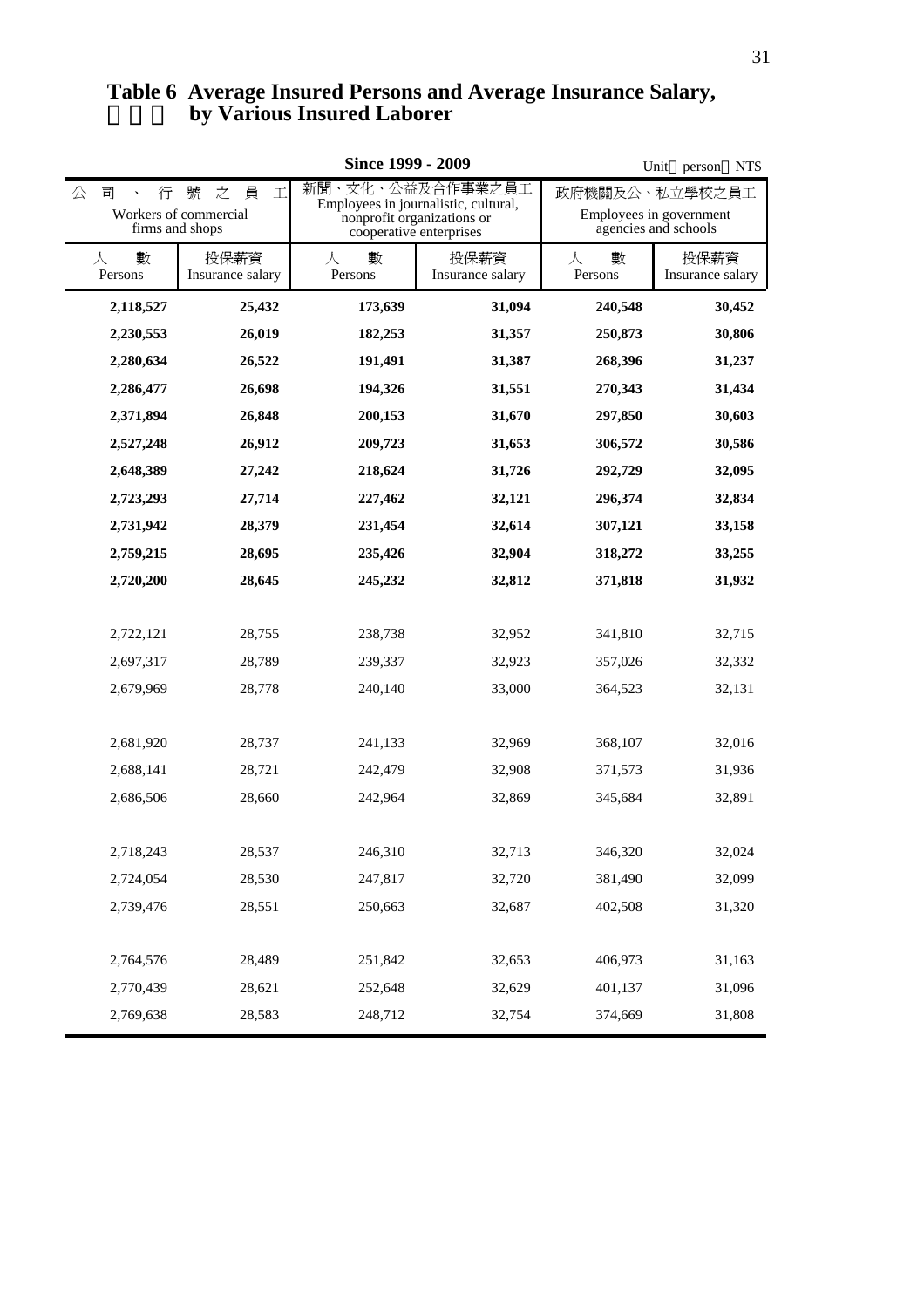# -按類別分(續) 表6 歷年來勞工保險平均投保人數及平均投保薪資

| 十半仄図00十土フ0十<br>里位・人、新台幤兀              |           |                                                           |                          |                                                                                   |                          |  |
|---------------------------------------|-----------|-----------------------------------------------------------|--------------------------|-----------------------------------------------------------------------------------|--------------------------|--|
| 類<br>別<br>Various Insured<br>Laborers |           | 受僱從事漁業生產之勞動者<br>Workers employed in<br>fishing production |                          | 職業訓練機構接受訓練者<br>Persons receiving training in<br>vocational training organizations |                          |  |
| (月)<br>年<br>Year and Month            | 別         | 數<br>人<br>Persons                                         | 投保薪資<br>Insurance salary | 數<br>人<br>Persons                                                                 | 投保薪資<br>Insurance salary |  |
| 88年平均                                 | Avg. 1999 | 4,721                                                     | 23,520                   | 8,243                                                                             | 11,285                   |  |
| 89年平均                                 | Avg. 2000 | 4,403                                                     | 24,620                   | 10,500                                                                            | 11,244                   |  |
| 90年平均                                 | Avg. 2001 | 3,969                                                     | 25,732                   | 10,886                                                                            | 11,271                   |  |
| 91年平均                                 | Avg. 2002 | 3,729                                                     | 26,870                   | 11,083                                                                            | 11,241                   |  |
| 92年平均                                 | Avg. 2003 | 3,555                                                     | 27,696                   | 10,869                                                                            | 11,244                   |  |
| 93年平均                                 | Avg. 2004 | 3,222                                                     | 28,759                   | 11,192                                                                            | 11,192                   |  |
| 94年平均                                 | Avg. 2005 | 2,817                                                     | 29,858                   | 11,891                                                                            | 11,173                   |  |
| 95年平均                                 | Avg. 2006 | 2,308                                                     | 30,556                   | 12,022                                                                            | 11,250                   |  |
| 96年平均                                 | Avg. 2007 | 2,002                                                     | 31,663                   | 12,693                                                                            | 11,851                   |  |
| 97年平均                                 | Avg. 2008 | 1,768                                                     | 32,364                   | 11,840                                                                            | 12,294                   |  |
| 98年平均                                 | Avg. 2009 | 1,712                                                     | 32,373                   | 13,580                                                                            | 12,239                   |  |
|                                       |           |                                                           |                          |                                                                                   |                          |  |
| 1月                                    | Jan.      | 1,711                                                     | 32,397                   | 5,983                                                                             | 12,392                   |  |
| 2月                                    | Feb.      | 1,706                                                     | 32,392                   | 9,184                                                                             | 12,263                   |  |
| 3月                                    | Mar.      | 1,705                                                     | 32,329                   | 13,088                                                                            | 12,219                   |  |
|                                       |           |                                                           |                          |                                                                                   |                          |  |
| 4月                                    | Apr.      | 1,714                                                     | 32,460                   | 14,164                                                                            | 12,212                   |  |
| 5月                                    | May       | 1,732                                                     | 32,464                   | 14,677                                                                            | 12,200                   |  |
| 6月                                    | June      | 1,740                                                     | 32,342                   | 14,386                                                                            | 12,197                   |  |
|                                       |           |                                                           |                          |                                                                                   |                          |  |
| 7月                                    | July      | 1,727                                                     | 32,235                   | 18,662                                                                            | 12,213                   |  |
| 8 <sup>7</sup>                        | Aug.      | 1,716                                                     | 32,245                   | 19,500                                                                            | 12,227                   |  |
| 9月                                    | Sept.     | 1,699                                                     | 32,394                   | 17,919                                                                            | 12,266                   |  |
|                                       |           |                                                           |                          |                                                                                   |                          |  |
| 10月                                   | Oct.      | 1,706                                                     | 32,441                   | 17,394                                                                            | 12,266                   |  |
| 11月                                   | Nov.      | 1,686                                                     | 32,512                   | 11,106                                                                            | 12,250                   |  |
| 12月                                   | Dec.      | 1,698                                                     | 32,269                   | 6,902                                                                             | 12,287                   |  |

### 中華民國88年至98年

單位:人、新台幣元